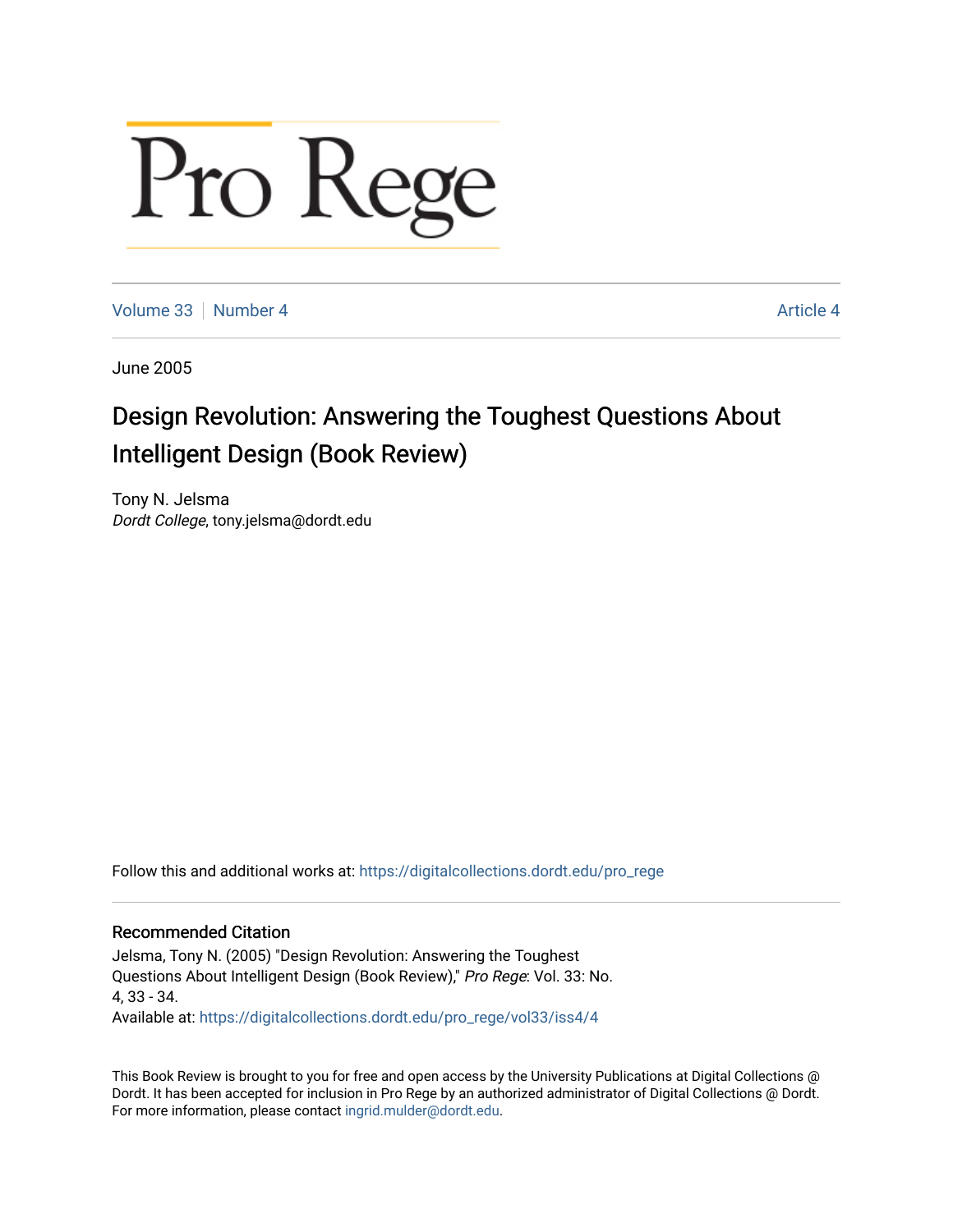## **Book Review**

*The Design Revolution: Answering the Toughest Questions about Intelligent Design* by William A. Dembski (Downers Grove: InterVarsity Press, 2004) 334 pp. Reviewed by Tony Jelsma, Associate Professor of Biology, Dordt College.

When I was young I would occasionally have nightmares in which I was running away from some perceived enemy. The harder I would run, the more it would feel as if I were not making progress and the ground were slipping beneath my feet. William Dembski, one of the leaders in the battle to have Intelligent Design (ID) accepted in the scientific community, must often feel the same way. The more he rebuts particular challenges to ID, the less effect these rebuttals seem to have. The same objections to ID are raised over and over again, despite their having been addressed repeatedly by Dembski and others. *The Design Revolution* was written as a systematic response to all the critiques of ID theory. The book is not directed to the scientific establishment and therefore breaks no new ground in this debate. Instead, Dembski has written a catechism of brief essays in response to the many questions that are raised against Intelligent Design theory. Although such a format risks a "straw man" approach (i.e. only the easy objections are raised), Dembski addresses all the challenges to ID (and more) that I have encountered in my years of following this debate.

The book has 44 short chapters divided into six sections. In the first section, entitled "Basic Distinctions," Dembski explains what ID is, and what it is not. Opponents of ID often refer to it as "Intelligent Design Creationism." The intent here is to try to discredit ID by associating it with Creation Science. To counter this association, Dembski explains that Creationism and ID have distinct approaches. Creationism starts from Scripture and views science, particularly the science of origins, from the perspective of one's interpretation of Scripture. Conversely, ID, while compatible with theism, does not use Scripture in its arguments. Although ID purports to be able to detect the presence of design, the identity of the designer is not part of ID *per se*. To be sure, most (but not all) proponents of ID are Christians, and for them the identity of the Designer is known, but ID theory claims (and I agree) that such a conclusion cannot be reached by science.

In the second section, "Detecting Design," Dembski describes what he means by intelligent design, namely specified complexity. A particular feature may exhibit complexity. For example, the rocky face of a mountain may exist in many different conformations, all of which are equally improbable. However, when only one of the conformations specifies the faces of four presidents (as in Mount Rushmore), one is justified in inferring design. To make design detection as objective as possible, Dembski's explanatory filter lays out three criteria that allow one to infer that a feature bears the marks of intelligent design. Using the combination to a safe as an example, one must first ask if the particular combination was contingent: is there something about the correct combination that connects it to the opening of the safe? Since all combinations are equally improbable and the combination was arbitrarily chosen by the locksmith, the answer to this is no. Second, one must address the question of complexity: is the correct combination likely to be found by chance? If the answer to this question is also no, then one must address the question of specificity: is there something special about this particular combination compared to other combinations? In this case the answer is yes because this particular combination opens the safe. Only then can one infer design.

I found this the most difficult section of the book. The subtleties that Dembski addresses, e.g. between different types of complexity, may be lost on readers, but he feels compelled to articulate them in order to address the various misunderstandings and misrepresentations of ID theory.

The more approachable next section deals with information. Living organisms depend upon information for their formation and replication. Information is not an inherent property of the DNA of the organism but must be obtained from somewhere. Dembski points out that such information cannot come from nothing but requires an intelligence. Given that information is presently such a prominent part of biology (as evidenced by the increasing use of bioinformatics), this point is an important argument for ID.

Since ID directly challenges naturalism, the next section, "Issues Arising from Naturalism," addresses the relationship between naturalism and ID. Can a scientist who is looking for natural explanations of biological phenomena incorporate ID into such research, or does scientific progress work against and gradually invalidate ID? Dembski points out that this is a common misconception. On the contrary, new research is continually reminding us that biological features are far more complex than we had imagined and that evolutionary scenarios for their origins are becoming even less plausible.

In the next section, "Theoretical Challenges to Intelligent Design," Dembski goes on to discuss some commonly raised challenges that are raised against ID.